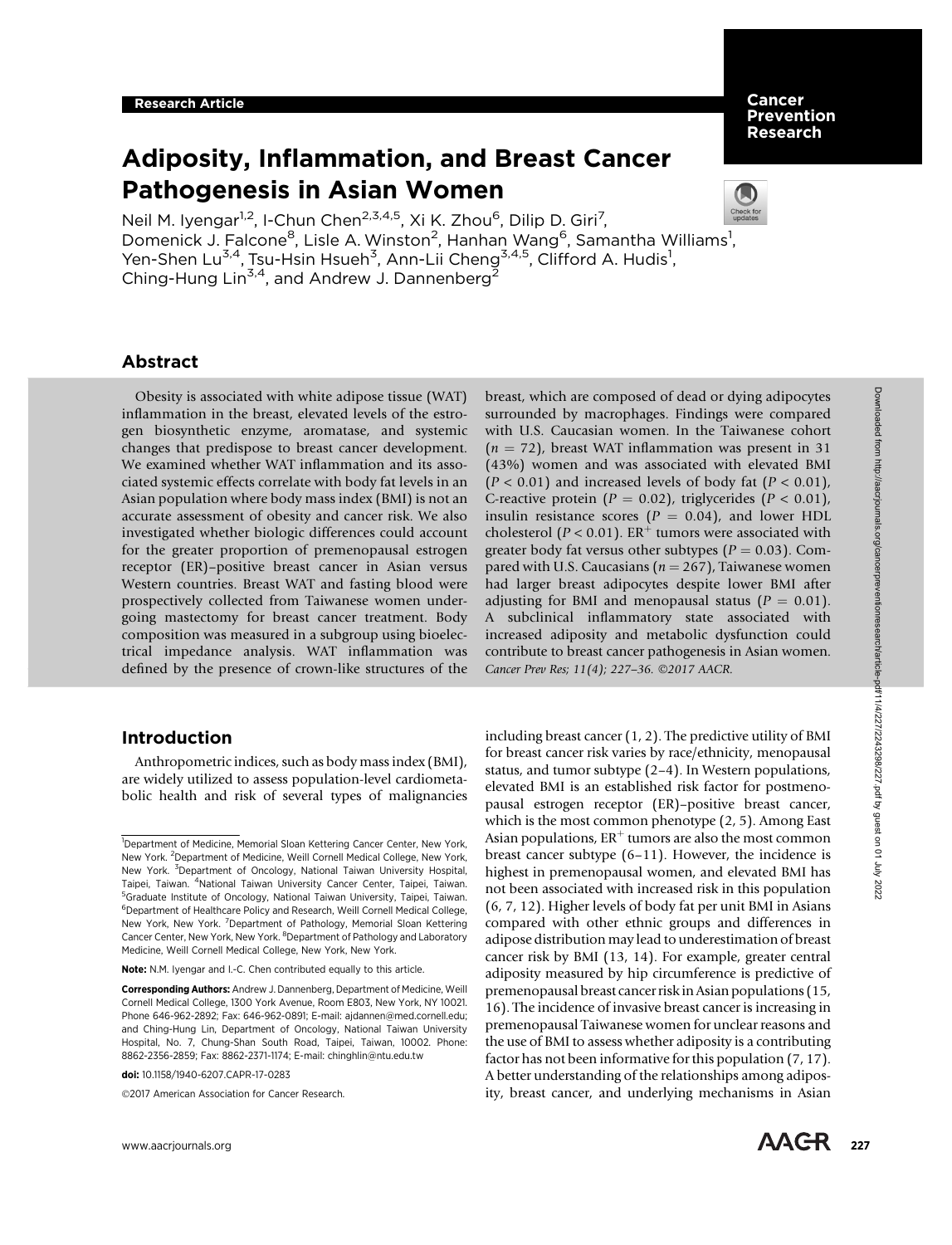women could lead to more effective population-specific screening and prevention programs.

Elevated BMI is associated with adipose tissue expansion characterized by adipocyte hypertrophy and the development of white adipose tissue (WAT) inflammation (18). Inflammation is histologically defined by the detection of crown-like structures (CLS), which are comprised of dead or dying adipocytes enveloped by macrophages (19–22). In a predominantly Caucasian population, we reported that 90% of women with BMI of 30 kg/ $m^2$  or greater have WAT inflammation in the breast (21). Women with WAT inflammation have increased breast tissue levels of aromatase, the ratelimiting enzyme for estrogen biosynthesis, which could locally drive the growth of  $ER^+$  tumors (20, 23). In addition to enhanced local production of estrogen, WAT inflammation may also promote breast tumor growth through systemic effects. Specifically, women with breast WAT inflammation have altered circulating levels of metabolic and inflammatory factors such as increased insulin and C-reactive protein (CRP; ref. 22), both of which are associated with greater breast cancer risk including in normal BMI women (24, 25). For women with established breast tumors, WAT inflammation is associated with shortened distant recurrence-free and overall survival independent of BMI (22, 26). The presence of breast WAT inflammation in cancer-free women could contribute to the development of tumors via similar mechanisms (27). Whether breast WAT inflammation is present and contributes to breast cancer pathogenesis in Asian populations has not been previously reported.

Some normal BMI women have breast WAT inflammation and its associated pathophysiology, including increased aromatase levels in the breast and systemic metabolic dysfunction (28). These women with WAT inflammation also have enlarged adipocytes in the breast, suggestive of a hyperadipose state despite normal BMI (28). In premenopausal European women, truncal adiposity is more predictive of breast WAT inflammation than BMI (29). These findings are particularly relevant to Asian populations in which BMI is an imprecise proxy of adiposity. Therefore, we investigated the relationships among adiposity, breast WAT inflammation, and markers of systemic metabolic health, in a cross-sectional cohort of Taiwanese women. To better understand population-specific patterns, we also compared breast WAT inflammation and associated findings among Taiwanese versus U.S. Caucasian women.

# Materials and Methods

## Study design

Taiwanese and U.S. Caucasian women enrolled in two independent cross-sectional cohorts were examined. In the Taiwanese cohort, women who underwent mastectomy for breast cancer treatment at National Taiwan University Hospital (NTUH, Taipei, Taiwan) were included. Patients with metastatic or unresectable breast cancer were excluded. Weight and height to calculate BMI, body composition measurements, and fasting blood samples were collected prior to surgery. During surgery, breast adipose tissue from a quadrant uninvolved by tumor was collected. The U.S. Caucasian cohort included women who underwent mastectomy for breast cancer treatment or prevention at Memorial Sloan Kettering Cancer Center (MSKCC, New York, NY). Enrollment details for this cohort have been reported previously (21). This study was approved by the Institutional Review Boards of NTUH, MSKCC, and Weill Cornell Medical College (New York, NY).

#### Clinicopathologic data and biospecimen collection

Clinical data, including breast cancer features, menopausal status, and presence of comorbidities, were abstracted from the electronic medical record (EMR). Menopausal status was categorized as premenopausal or postmenopausal by National Comprehensive Cancer Network criteria (30). Comorbidities including diabetes, hypertension, and dyslipidemia were recorded if documented in the EMR by the treating clinician. Tumor phenotype was classified as hormone receptor (HR) positive if ER staining was >1% by IHC with negative or positive staining for the progesterone receptor. HER2 was categorized as positive or negative if IHC  $3+$  or FISH amplification  $\geq$  2.0 (31).

On the day prior to surgery, fasting blood was obtained and separated into serum and plasma by centrifugation within 3 hours of collection. Serum and plasma were stored at  $-80^{\circ}$ C. On the day of mastectomy, breast WAT a minimum of 3 cm away from tumor was collected and was formalin fixed and paraffin embedded.

# Anthropometric and body composition measurements

Preoperative weight and height were used to calculate BMI as weight  $(kg)/$ height  $(m)^2$ . World Health Organization (WHO) categorizations were used to classify BMI as under- or normal weight  $(<$  25 kg/m<sup>2</sup>), overweight (25 - < 30 kg/m<sup>2</sup>), or obese ( $\geq$ 30 kg/m<sup>2</sup>). In addition, suggested categorizations from the WHO expert consultation on BMI in Asian populations were also used to classify BMI in the Taiwanese cohort as under- or normal weight  $(<$  23 kg/m<sup>2</sup>), overweight (23 to 27.5 kg/m<sup>2</sup>), or obese ( $\geq$ 27.5 kg/m<sup>2</sup>; ref. 32). In a subgroup of women in the Taiwan cohort, fasting whole body and segmental body composition were determined by bioelectrical impedance analysis (InBody720, Biospace) one day prior to surgery. After 10 minutes of inactivity, body composition was measured in the standing position using eight metal electrodes (two for each hand and foot). Total fat mass (kg) and total body fat percentage were recorded. Visceral adipose tissue (VAT) and subcutaneous adipose tissue (SAT) mass (kg) were also recorded.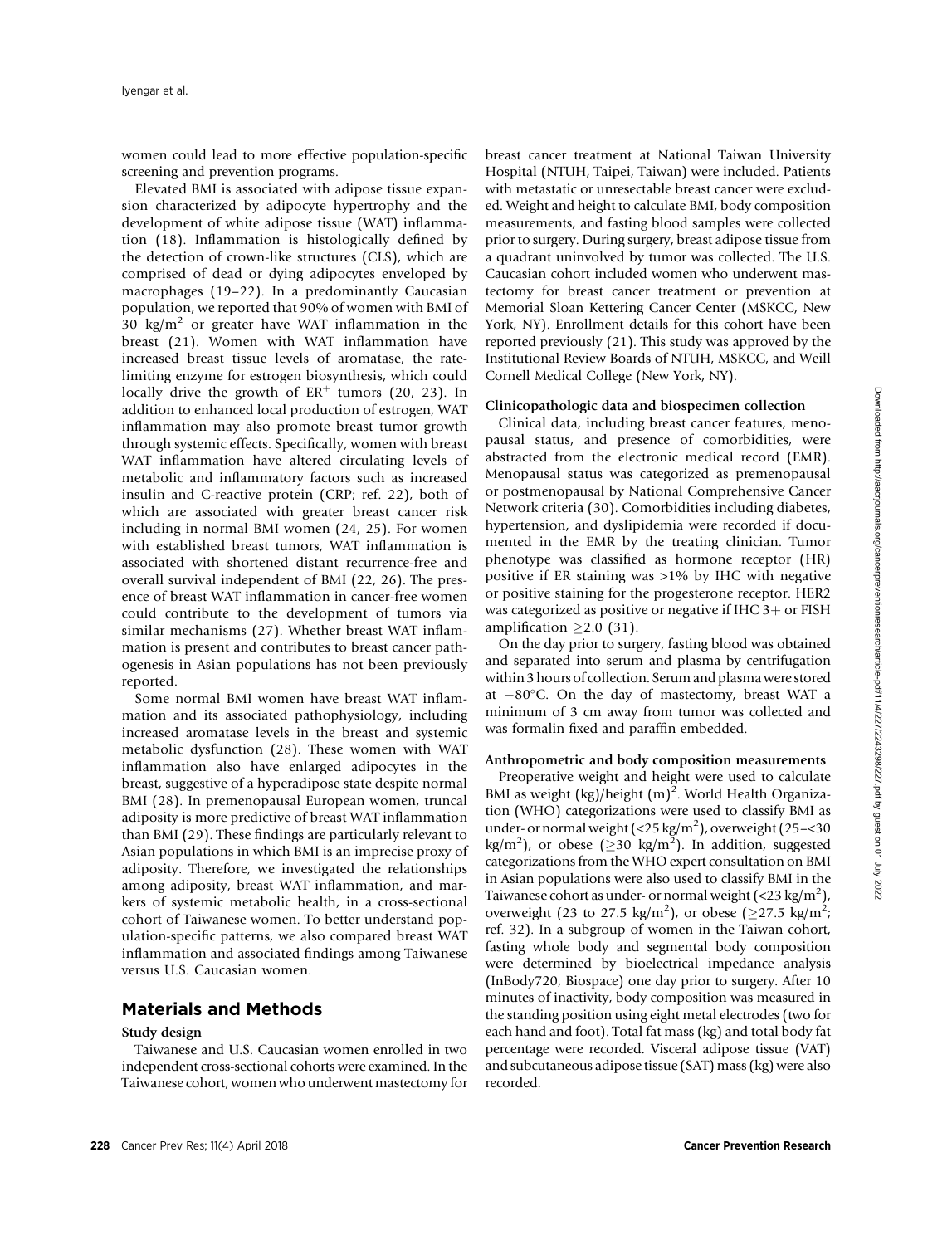### Breast WAT assessments

The presence or absence of breast WAT inflammation was determined by established histologic methods (20–22). Breast WAT inflammation was defined by the presence of CLS in the breast (CLS-B). To determine whether CLS-B were present, 5 tissue sections were obtained at 50-µm intervals (5-µm thick and approximately 2 cm in diameter). All 5 sections were immunostained for CD68, a macrophage marker (mouse monoclonal KP1 antibody, Dako; dilution 1:4,000). The immunostained sections were examined by the study pathologist (D.D. Giri) using light microscopy to determine the number of CLS-B present on each slide. The severity of WAT inflammation was recorded as number of CLS-B per square centimeter of WAT (CLS-B/cm<sup>2</sup>). ImageJ Software (NIH, Bethesda, MD) was used to measure total WAT area, exclusive of epithelial and/or fibrous areas, from digital photographs of each slide.

Breast adipocyte size was determined as described previously (20, 21). Two H&E sections were generated from breast WAT and photographed at  $20 \times$  using an Olympus BX50 microscope and MicroFire digital camera (Optronics). A minimum of 30 individual adipocyte diameters were measured to determine mean adipocyte diameter using the calibrated linear dimensional tool in the Canvas 11 Software (ACD Systems International, Inc.).

#### Blood assessments

Serum glucose, high-sensitivity CRP (hsCRP), insulin, and lipid profiles, including total cholesterol, high-density lipoprotein (HDL) and low-density lipoprotein (LDL) cholesterol, and triglycerides were quantified in the Department of Laboratory Medicine at NTUH. Plasma levels of leptin, adiponectin, and IL6 were measured by ProCartaPlex multiplex immunoassay (eBioscience).

## Biostatistical analyses

The differences between patients with versus without breast WAT inflammation were examined using logistic regression and the Fisher exact test where appropriate for categorical variables, and the nonparametric Wilcoxon rank-sum test for continuous variables. Interquartile range (IQR) was reported to summarize variability in continuous variables. Correlations between two continuous variables were examined using Spearman method. Differences in a continuous variable across multiple categories were examined using the nonparametric Kruskal–Wallis test. Associations between mean adipocyte size and categorical variables were evaluated using ANOVA and/or t test where appropriate. Fisher exact test and  $t$  test were used to compare variables in the Taiwanese versus U.S. Caucasian cohorts where appropriate. Adipocyte size was compared between the two cohorts by multiple linear regression analysis, and the model was adjusted for BMI and menopausal status. For all analyses, statistical significance was set at two-tailed  $P$  < 0.05. All statistical analyses were conducted using R software (R Foundation for Statistical Computing).

# Results

# Study population

From December 2011 to December 2016, 98 subjects who underwent mastectomy for breast cancer treatment at NTUH were enrolled. Breast WAT was available from 73 patients and one patient was excluded due to the presence of metastatic disease. Accordingly, a total of 72 women were included in the Taiwanese cohort (Fig. 1). After a protocol amendment in 2014, 50 of the 72 enrolled subjects had bioimpedance analysis to determine body composition. Overall, median age was 51 (IQR, 42–60) years, median BMI was 23.2 (IQR, 20.9-27.0) kg/m<sup>2</sup>, and 38 women (53%) were premenopausal.

Patient characteristics in the U.S. cohort have previously been reported (21). A total of 267 Caucasian women who underwent mastectomy for breast cancer treatment or prevention at MSKCC between January 2011 and August 2013 were included in the U.S. Caucasian cohort. Overall, median age was 48 (IQR, 41–54) years, median BMI was 25.4 (IQR, 22.4-29.2) kg/m<sup>2</sup>, and 159 women (60%) were premenopausal.

#### WAT inflammation in Taiwanese women

Breast WAT inflammation, detected by the presence of CLS-B (Fig. 2A), was found in 31 (43%) women. Patient characteristics stratified by the presence or absence of WAT inflammation are presented in Table 1. Median BMI was higher in women with breast WAT inflammation versus those without inflammation  $(P < 0.01)$  and the incidence of breast WAT inflammation in obese subjects was 76% and 73% when Asian and standard BMI categorizations were used, respectively (Fig. 2B).

The relationships among breast WAT inflammation and circulating factors in fasting blood are presented in Table 2. BreastWATinflammation was associated with elevated levels of hsCRP ( $P = 0.02$ ) and triglycerides ( $P < 0.01$ ), and lower levels of HDL cholesterol (P < 0.01). Of note, only 3 women were diagnosed with dyslipidemia and all 3 had breast WAT inflammation (Table 1). Breast WAT inflammation was also associated with insulin resistance as evidenced by the homeostasis model assessment (HOMA2-IR,  $P = 0.04$ ; Table 2), although WAT inflammation was not associated with a clinical diagnosis of diabetes mellitus (Table 1).

## Adiposity and WAT inflammation in Taiwanese women

Of the 50 subjects who had body composition measured by BIA, 23 (46%) had breast WAT inflammation. Total body fat, VAT, and SAT stratified by BMI and WAT inflammation are presented in Table 3. Elevated BMI and breast WAT inflammation were both associated with increased amounts of total body fat, VAT, and SAT (Table 3). A positive correlation between age and body fat percentage ( $\rho = 0.38$ , P < 0.01) was also observed. Median body fat percentage was higher in women who were postmenopausal (31.5%; IQR, 27.5%–38.8%) versus premenopausal (27.8%; IQR,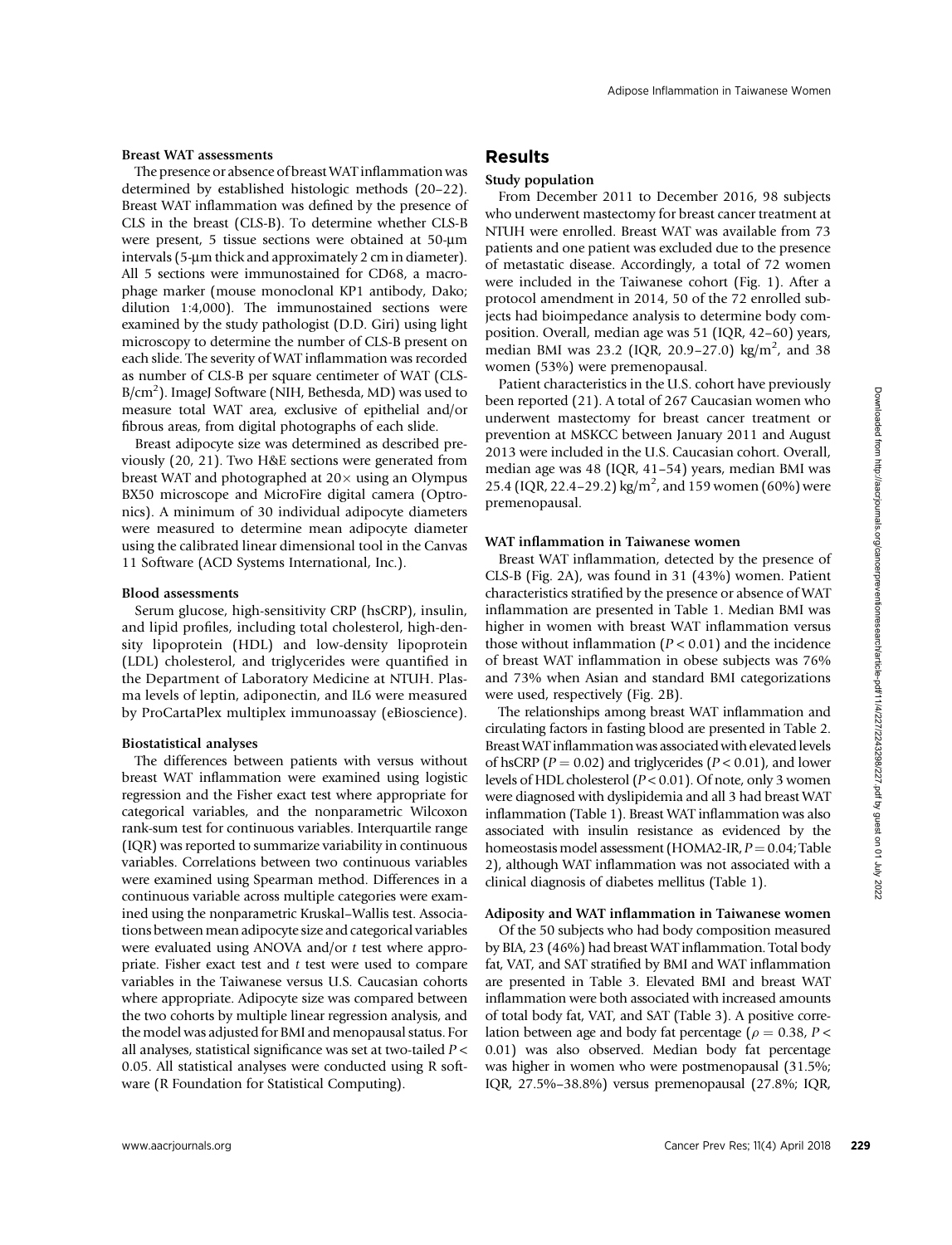

23.2%–31.4%;  $P = 0.02$ ). Among pre- and postmenopausal patients with invasive breast cancer, body fat percentage was highest in those with  $HR^+$ , HER2<sup> $-$ </sup> tumors versus women with other tumor subtypes ( $P = 0.03$ ; Fig. 2C).

At the cellular level, breast adipocyte size positively correlated with BMI ( $\rho = 0.43$ ,  $P = 0.01$ ; Fig. 2D) and total body fat percentage ( $\rho = 0.52$ ,  $P < 0.01$ ; Fig. 2E). Postmenopausal women had larger adipocytes (median diameter, 110.5; IQR, 102.8–116.7  $\mu$ ) than premenopausal women (median diameter, 102.7; IQR, 94.1-106.3  $\mu$ ; P < 0.01). Larger breast adipocyte size was associated with breast WAT inflammation ( $P < 0.01$ ; Fig. 2F) and higher circulating levels of hsCRP ( $\rho = 0.50$ ,  $P < 0.01$ ).

# Adiposity and WAT inflammation in Taiwanese versus U. S. Caucasian Women

Clinicopathologic characteristics among Taiwanese and U.S. Caucasian women are compared in Table 4. Age and menopausal status were similar between cohorts. The proportion of  $HR^{+}/HER2^{-}$  tumors was higher in Taiwanese women compared with U.S. Caucasians. Median BMI was higher in U.S. Caucasians than in Taiwanese women (P < 0.01; Fig. 2G). In univariate comparison, a trend of larger breast adipocytes was observed among Taiwanese women versus U.S. Caucasians (Table 4). When adjusted for BMI and menopausal status, the observation that breast adipocyte size is larger in Taiwanese women versus U.S. Caucasians was statistically significant ( $P = 0.01$ ; Fig. 2H). The prevalence of breast WAT inflammation was 55% in U.S. Caucasians and 43% in Taiwanese women, although this difference was not statistically significant (Table 4). However, among those with breast WAT inflammation, the severity of inflammation was slightly higher in U.S. Caucasians versus Taiwanese women as shown in Table 4.

# **Discussion**

In this study, we demonstrate for the first time that breast WAT inflammation, defined by the presence of CLS-B,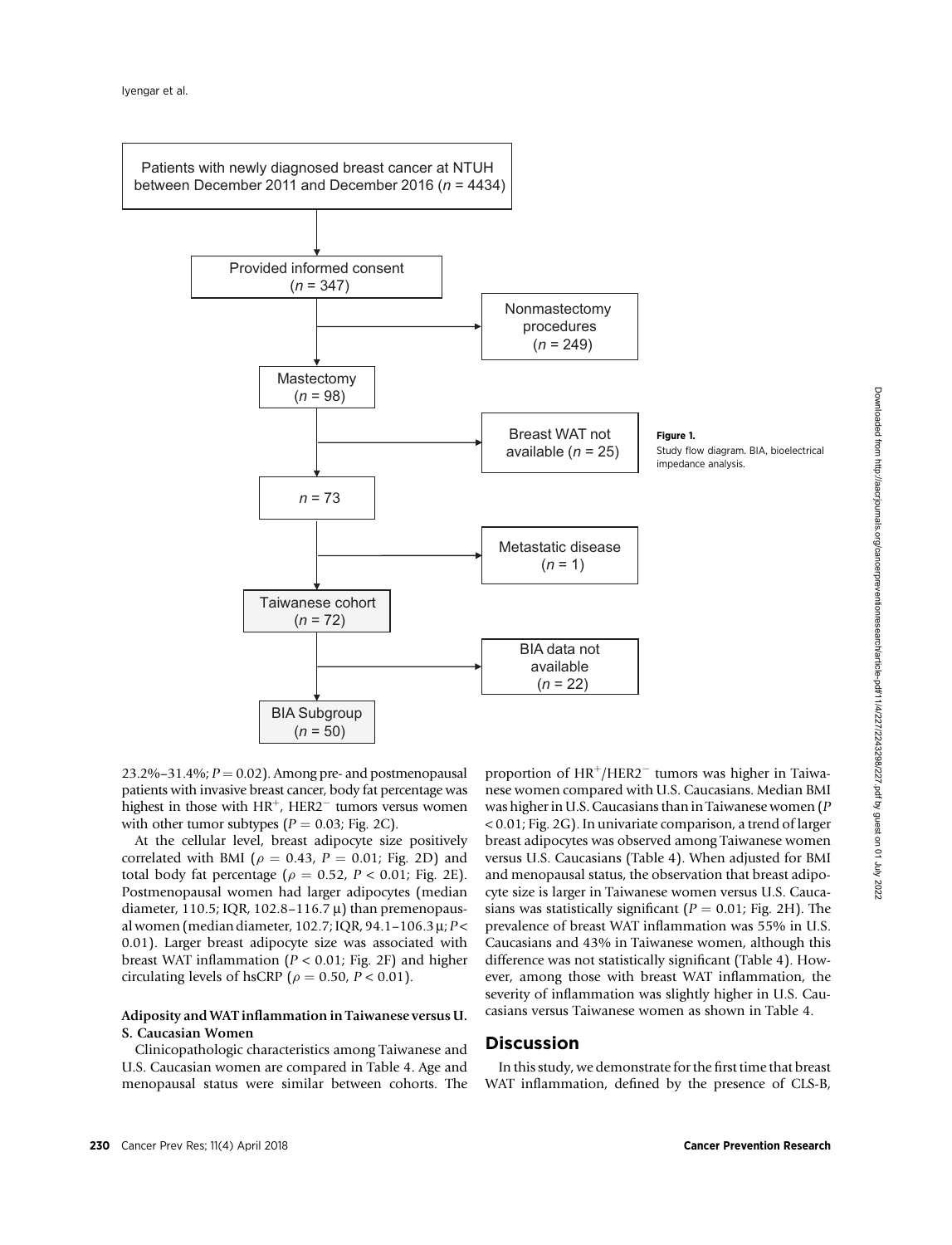

# Figure 2.

Obesity, adiposity, and inflammation in Taiwanese women with breast cancer. A, Anti-CD68 immunostaining showing CLS-B (arrow; 200 $\times$ ). **B**, Prevalence of WAT inflammation (CLS-B) by BMI category using standard and Asian BMI cutoffs. C, Body fat percentage is highest in Taiwanese women with  $HR<sup>+</sup>/HER2<sup>-</sup>$  breast cancer ( $n = 31$ ) versus women with HER2<sup>+</sup> ( $n = 10$ ) and triple-negative ( $n = 3$ ) tumors ( $P =$ 0.03). D, Higher BMI correlates with larger breast adipocyte size ( $\rho = 0.43$ ,  $P = 0.01$ ). **E**, Higher body fat percentage correlates with larger breast adipocyte size ( $\rho = 0.52$ ,  $P < 0.01$ ). **F**, Taiwanese women with WAT inflammation have larger breast adipocytes than those without inflammation ( $P < 0.01$ ). G, Median BMI was lower in the Taiwanese cohort versus U.S. Caucasian cohort (P < 0.01). H, Median breast adipocyte size was larger in the Taiwanese cohort versus U.S. Caucasian cohort after adjustment for BMI and menopausal status ( $P =$ 0.01). Nm/Uw, normal/underweight; Ow, overweight; Ob, obese.

occurs in an Asian population and is associated with elevated BMI, increased body fat, and alterations in circulating metabolic and inflammatory factors. When compared with U.S. Caucasian women, Taiwanese women had larger breast adipocytes despite lower BMI. Breast adipocyte size correlated with total body fat, and Taiwanese women with  $HR<sup>+</sup>$  breast cancers had the highest levels of body fat compared with women with other tumor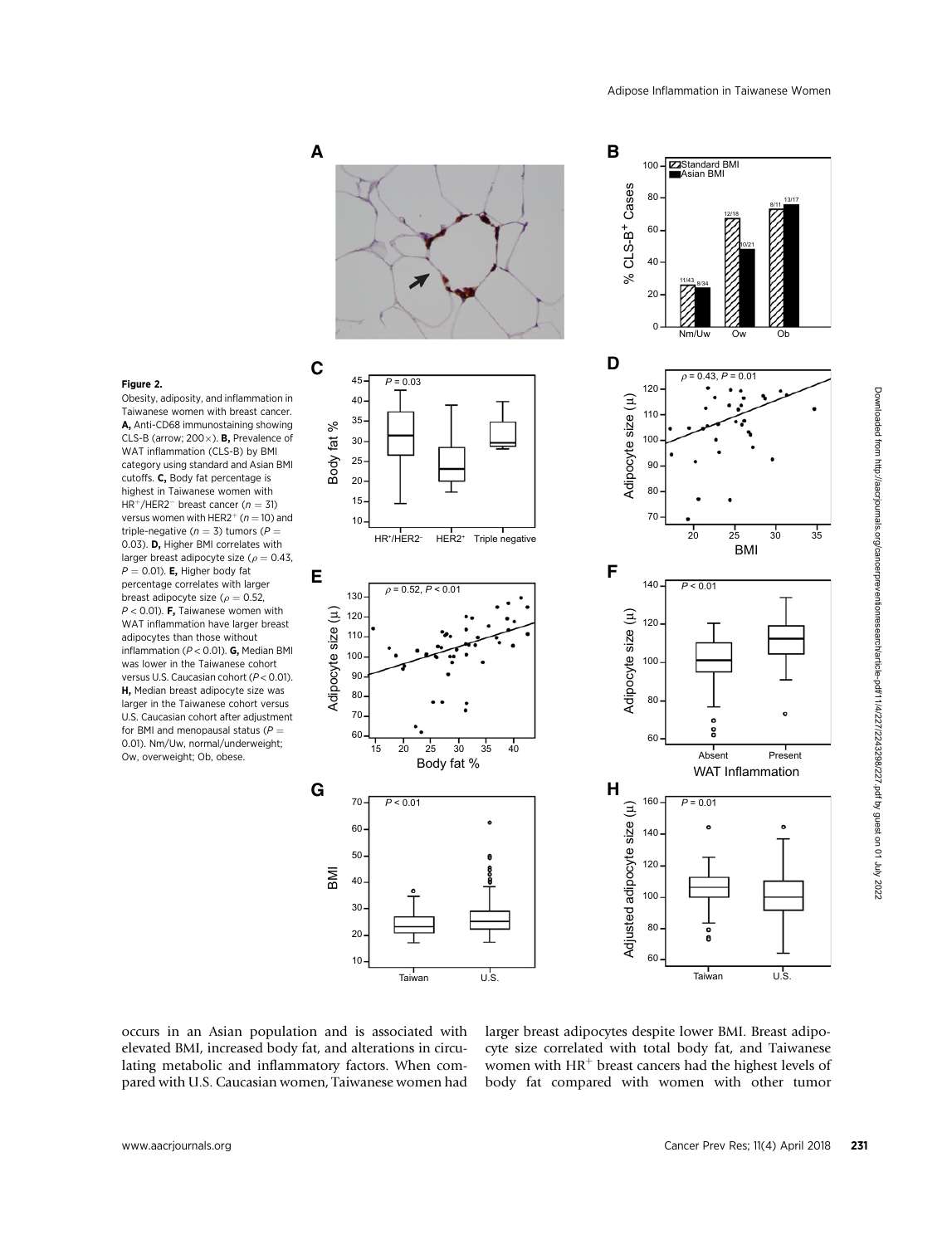|                                     | <b>Breast WAT inflammation</b> |                    |        |
|-------------------------------------|--------------------------------|--------------------|--------|
| <b>Variables</b>                    | Absent ( $n=41$ )              | Present $(n = 31)$ | Р      |
| Age, years                          |                                |                    |        |
| Median (IQR)                        | $51(42-60)$                    | 49 (43-59)         | 0.80   |
| BMI, $kg/m2$                        |                                |                    |        |
| Median (IQR)                        | 22.6 (20.3-24.3)               | 25.9 (23.0-30.2)   | < 0.01 |
| Menopausal status, n (%)            |                                |                    |        |
| Pre                                 | 22 (54%)                       | 16 (52%)           |        |
| Post                                | 19 (46%)                       | 15 (48%)           | 1.00   |
| Tumor subtype, $n$ (%) <sup>a</sup> |                                |                    |        |
| $HR+/HER2-$                         | 25 (61%)                       | 20 (67%)           |        |
| $HER2+$                             | 9(22%)                         | 6 (20%)            |        |
| Triple negative                     | 2(5%)                          | 3 (10%)            |        |
| Not applicable (noninvasive)        | 5(12%)                         | 1(3%)              | 0.55   |
| Hypertension, n (%)                 | 7 (17%)                        | 8(26%)             | 0.39   |
| Diabetes mellitus, n (%)            | 3(7%)                          | 3(10%)             | 1.00   |
| Dyslipidemia, n (%)                 | 0 (0%)                         | 3 (10%)            | 0.07   |
|                                     |                                |                    |        |

<sup>a</sup>Data unavailable for 1 (1.4%) patient.

Table 2. Blood markers by breast WAT inflammation

|                                          | <b>Breast WAT Inflammation</b> |                      |        |
|------------------------------------------|--------------------------------|----------------------|--------|
| Variables (median, IQR)                  | Absent ( $n = 41$ )            | Present ( $n = 31$ ) | Р      |
| hsCRP, ng/mL <sup>a</sup>                | $0.02(0.01 - 0.06)$            | $0.13(0.03 - 0.31)$  | 0.02   |
| IL6, $pq/mLa$                            | 1.92 (0.00-9.03)               | 3.42 (0.00-9.67)     | 0.49   |
| Triglycerides, mg/dL                     | 81 (64-106)                    | 112 (92-180)         | < 0.01 |
| Total cholesterol, mg/dL                 | 178 (159-204)                  | 180 (152-197)        | 0.36   |
| LDL cholesterol. mg/dL                   | 108 (91-123)                   | 107 (88-126)         | 0.87   |
| HDL cholesterol, mg/dL                   | 56 (46-64)                     | 47 (41-52)           | < 0.01 |
| Glucose, mg/dL <sup>a</sup>              | 100 (89-115)                   | 99 (88-119)          | 0.85   |
| HbA1c. $%^a$                             | $5.5(5.4-5.8)$                 | $5.7(5.5-5.8)$       | 0.15   |
| Insulin, mU/L                            | $7.2(4.8-10.3)$                | $9.7(4.3-16.2)$      | 0.09   |
| $HOMA2-IRa$                              | $0.87(0.56 - 1.22)$            | $1.19(0.68 - 1.95)$  | 0.04   |
| Leptin <sup>a</sup>                      | 3.67 (2.45-5.99)               | 5.59 (2.67-10.95)    | 0.12   |
| Adiponectin <sup>a</sup>                 | $8.1(6.0-10.3)$                | $6.2(4.3-9.3)$       | 0.08   |
| Leptin to adiponectin ratio <sup>a</sup> | $0.49(0.25 - 0.97)$            | $0.71(0.38-1.54)$    | 0.06   |

Abbreviations: HbA1c, glycosylated hemoglobin; HDL, high density lipoprotein; HOMA2-IR, homeostasis model assessment-2 of insulin resistance; LDL, lowdensity lipoprotein.

<sup>a</sup>Blood measurements unavailable for (n, %): glucose (1, 1.39%); HbA1c (25, 34.72%); HOMA2-IR (1, 1.39%); leptin (2, 2.78%); adiponectin (2, 2.78%); IL6 (2, 2.78%); hsCRP (1, 1.39%).

subtypes. Collectively, these findings identify excess adipose tissue as a potential breast cancer risk factor in Asian women, and WAT inflammation may be a contributing mechanism.

Our findings support the role of adipose tissue dysfunction prompted by fat mass expansion as a novel etiologic factor in breast cancer development for Taiwanese women. We previously reported that mammary WAT inflammation in mouse models of obesity is associated with adipocyte hypertrophy and local production of inflammatory cytokines that induce aromatase expression (33). In subse-

quent translational studies, we reported that approximately 90% of U.S. women with BMI  $\geq$  30 kg/m<sup>2</sup> have breast WAT inflammation and that increased levels of aromatase occur in association with both obesity and breast WAT inflammation (20, 21, 34). Women with breast WAT inflammation have increased circulating levels of hsCRP and evidence of metabolic dysfunction, such as insulin resistance and dyslipidemia (22). Taken together, WAT expansion and inflammation in the breast are associated with both local and systemic effects that could predispose to the development of breast cancer (35). We have also reported these findings in approximately one third of women with normal BMI (28). In these inflamed normal BMI women, the presence of breast adipocyte hypertrophy suggested a hyperadipose and metabolically obese state despite a normal BMI. This inference is now confirmed in the current study in which Taiwanese women with enlarged breast adipocytes had increased levels of body fat. A key finding from this study is the association between elevated total body fat and breast WAT inflammation. Collectively, these findings indicate that women with excess body fat have distinct alterations within the breast microenvironment, including adipocyte hypertrophy and WAT inflammation, which are likely to predispose to carcinogenesis.

Findings from this study are particularly relevant to Asian countries where breast cancer incidence is on the rise and the relationship with obesity is not yet fully elucidated. Breast cancer incidence rates in recent generations from Asian countries are surpassing rates in the United States, which has been attributed to the adoption of westernized lifestyles (36). However, breast cancer in Asian countries is distinct from Western populations (6, 7, 9, 10). Over 50% of breast cancers in Asian countries are diagnosed in premenopausal women, whereas the majority of breast cancers in the United States are found in postmenopausal women (7–11). Unlike premenopausal breast cancer in the United States, luminal A breast cancer characterized by positive ER expression is the most prevalent subtype in premenopausal Taiwanese women (6). Despite the predominance of  $ER<sup>+</sup>$  tumors, Asian women have lower serum estradiol levels than U.S. Caucasian women, which is not entirely attributable to differences in body weight (37). We found that the prevalence of WAT inflammation was similar between pre- and postmenopausal Taiwanese women, unlike U.S. Caucasian women in whom WAT inflammation is associated with the postmenopausal state (21). Furthermore, Taiwanese women

| Table 3. Body composition parameters |  |  |  |  |
|--------------------------------------|--|--|--|--|
|--------------------------------------|--|--|--|--|

|                  |                    | <b>BMI category (Asian)</b> |                  |        | <b>Breast WAT inflammation</b> |                  |        |
|------------------|--------------------|-----------------------------|------------------|--------|--------------------------------|------------------|--------|
| <b>Variables</b> | Underweight/normal | Overweight                  | <b>Obese</b>     |        | Absent                         | Present          |        |
| (median, IQR)    | $(n = 34)$         | $(n = 21)$                  | $(n = 17)$       | D      | $(n = 27)$                     | $(n = 23)$       |        |
| Body fat, kg     | 14.3 (11.0-15.9)   | 19.0 (17.3-23.2)            | 32.7 (28.7-34.4) | < 0.01 | 15.6 (11.4-17.0)               | 23.5 (16.0-29.8) | < 0.01 |
| Body fat (%)     | 26.5 (22.4–28.4)   | 32.0 (31.4-33.4)            | 39.1 (38.5-40.5) | < 0.01 | 27.5 (23.7-31.4)               | 33 (28.9-39.0)   | < 0.01 |
| VAT, kg          | 1.4 (0.9–1.7)      | $2.2(2.1-2.7)$              | $4.8(4.1-5.2)$   | < 0.01 | $1.5(1.0-1.9)$                 | $2.7(1.7-4.3)$   | < 0.01 |
| SAT, kg          | 12.9 (10.1-14.2)   | 16.8 (15.2-20.3)            | 27.9 (24.6-29.1) | < 0.01 | 14 (10.4-15.0)                 | 20.1 (14.3-25.5) | < 0.01 |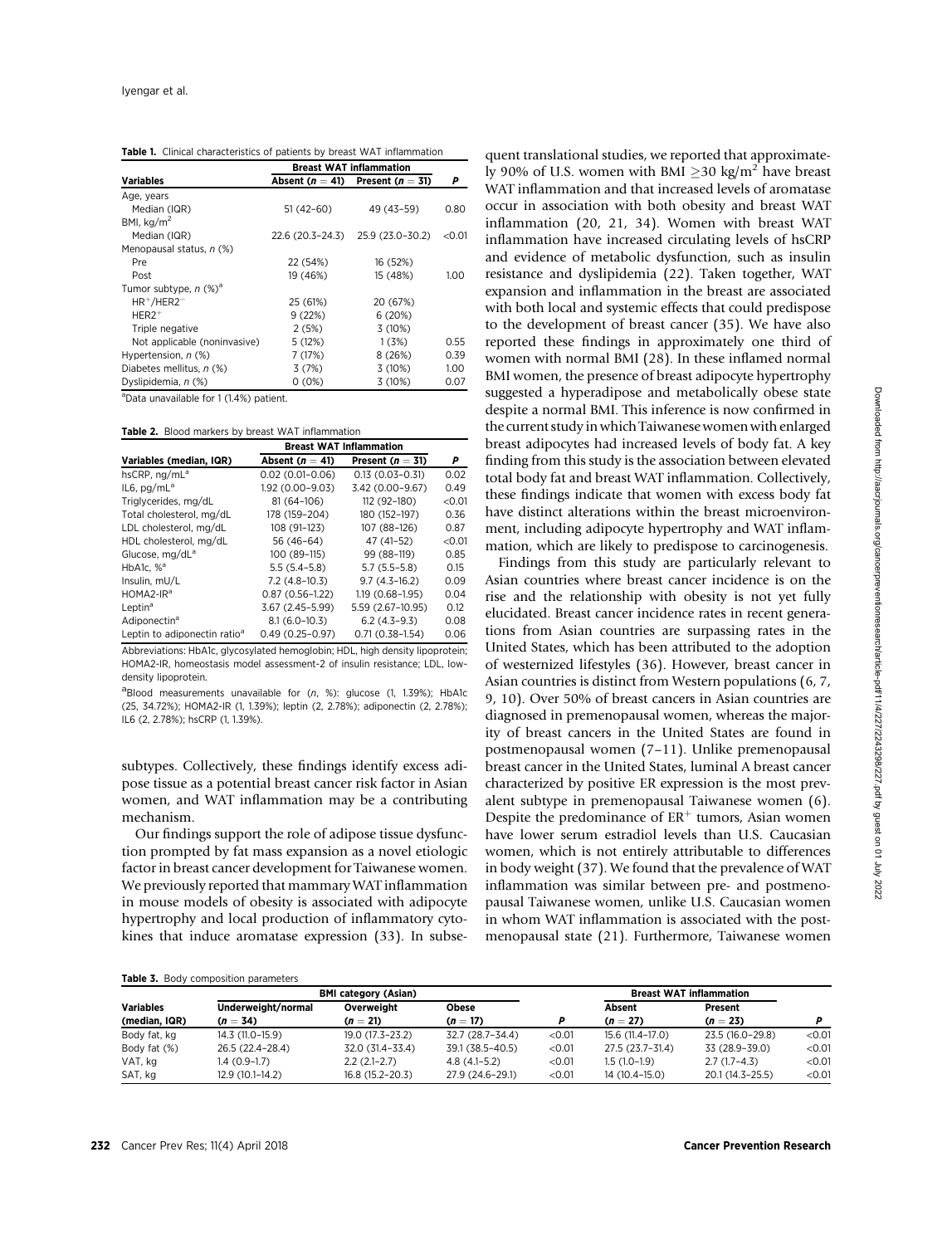|                                                                                    | <b>Taiwanese</b>    | <b>U.S. Caucasian</b> |        |
|------------------------------------------------------------------------------------|---------------------|-----------------------|--------|
| <b>Variables</b>                                                                   | $(n = 72)$          | $(n = 267)$           | Ρ      |
| Age (years)                                                                        |                     |                       |        |
| Median (IQR)                                                                       | $51(42-60)$         | 48 (41 to 54)         | 0.08   |
| BMI                                                                                |                     |                       |        |
| Median (IQR)                                                                       | 23.2 (20.9-27.0)    | 25.4 (22.4-29.2)      | < 0.01 |
| Menopausal status, n (%)                                                           |                     |                       |        |
| Pre                                                                                | 38 (53%)            | 159 (60%)             |        |
| Post                                                                               | 34 (47%)            | 108 (40%)             | 0.35   |
| Tumor subtype, $n$ (%) <sup>a</sup>                                                |                     |                       |        |
| $HR^+/HER2^-$                                                                      | 45 (63%)            | 124 (47%)             |        |
| $HER2+$                                                                            | 15 (21%)            | 26 (10%)              |        |
| Triple negative                                                                    | 5(7%)               | 30 (11%)              |        |
| Not applicable (noninvasive)                                                       | 6(8%)               | 86 (32%)              | < 0.01 |
| Breast WAT Inflammation, n (%)                                                     |                     |                       |        |
| Absent (CLS-B negative)                                                            | 41 (57%)            | 119 (45%)             |        |
| Present (CLS-B positive)                                                           | 31 (43%)            | 148 (55%)             | 0.06   |
| Severity of breast WAT inflammation among CLS-B <sup>+</sup> subjects <sup>b</sup> |                     |                       |        |
| $CLS-B/cm2$ , median (IQR)                                                         | $0(0.00 - 0.19)$    | $0.1(0.00 - 0.41)$    | < 0.01 |
| Average breast adipocyte size $(u)^c$                                              |                     |                       |        |
| Median (IQR)                                                                       | 105.6 (100.1-113.6) | 102.1 (91.6-111.2)    | 0.06   |
| Hypertension, n (%)                                                                |                     |                       |        |
| N <sub>o</sub>                                                                     | 57 (79%)            | 232 (87%)             |        |
| Yes                                                                                | 15 (21%)            | 35 (13%)              | 0.13   |
| Diabetes mellitus, n (%)                                                           |                     |                       |        |
| N <sub>o</sub>                                                                     | 66 (92%)            | 258 (97%)             |        |
| Yes                                                                                | 6 (8%)              | 9(3%)                 | 0.10   |
| Dyslipidemia, n (%) <sup>a</sup>                                                   |                     |                       |        |
| No                                                                                 | 68 (96%)            | 230 (86%)             |        |
| Yes                                                                                | 3(4%)               | 37 (14%)              | 0.02   |

NOTE: Data unavailable for  $n$ ,  $%$ ):  $^{a}1$  (1.4%) Taiwanese and 1 (0.4%) U.S.;  $^{b}$ 3 (4.2%) Taiwanese and 3 (1.1%) U.S.;  $^{c}$ 62 (23.2%) U.S.; <sup>d</sup>1 (1.4%) Taiwanese.

with the highest body fat percentages were more likely to have  $ER^+$  tumors than other subtypes. Our findings raise the possibility that the higher prevalence of  $ER^+$  tumors in premenopausal Asian women could be attributable, in part, to the increased local production of estrogen within inflamed breast tissue of hyperadipose individuals.

The observation that Taiwanese women have larger breast adipocytes and lower BMI on average than U.S. Caucasian women underscores the need for improved assessments of obesity, particularly in the context of predicting cancer risk. Several groups have previously reported that Asian populations have higher body fat percentage despite lower BMI than Caucasians (38–41). On the basis of these observations, lower BMI cutoffs for obesity have been suggested for Asia-Pacific countries (32, 38). However, interpopulation differences in the relationship between BMI and body composition have been reported among Asian countries, and cardiometabolic dysfunction can be found in normal BMI individuals even when adjusted for race (41, 42). In this study, breast WAT inflammation was found in nearly a quarter of Taiwanese women with normal BMI by Asian criteria. This finding could help to explain the epidemiologic observation that central adiposity, and not BMI, is associated with breast cancer risk in premenopausal Asian women (12, 15, 16, 43). For example, in a prospective observational study of over 11,000 women in Taiwan, elevated hip circumference was a significant predictor of breast cancer incidence (16). In a case– control study of Chinese women in Shanghai, Shu and colleagues reported that high waist-to-hip ratio (WHR) was associated with an increased risk of premenopausal but not postmenopausal breast cancer (15). Notably, Wang and colleagues recently reported that associations among WHR, BMI, and breast cancer risk in Chinese women vary by tumor subtype (44). In contrast to other studies of Asian-Pacific women, higher BMI predicted increased risk of HR<sup>+</sup> breast cancer, whereas WHR correlated with risk of HR<sup>-</sup> breast cancer in premenopausal women. Inconsistencies among studies examining the relationship between adiposity and breast cancer risk may be attributable to the imprecision of anthropometric indices, particularly in Asian populations. Measurement of body composition provides direct assessment of adiposity as well as fat mass distribution. In our study, breast WAT inflammation was associated with increased total, visceral, and subcutaneous adiposity. Thus, direct measurement of body composition is likely to be a more accurate cancer screening modality than indirect surrogates of adiposity, such as BMI or other anthropometric approaches.

The alterations among inflammatory and metabolic blood factors in Taiwanese women with WAT inflammation were consistent with our prior findings in Caucasian women (22). Taiwanese women with WAT inflammation had circulating changes associated with the metabolic syndrome including elevated triglyceride levels, decreased HDL cholesterol, and insulin resistance. Furthermore, women with breast WAT inflammation had higher levels of hsCRP, a proinflammatory biomarker and cardiovascular risk factor. Several proinflammatory mediators are known inducers of aromatase, which may contribute to the development of  $ER^+$  tumors (45, 46). Elevated circulating levels of hsCRP and insulin have been associated with increased breast cancer risk in a large, multicenter American cohort (24, 25). Thus, in addition to local effects in the breast, the systemic impact of WAT inflammation may also contribute to breast cancer development in an estrogen-independent manner. Specifically, insulin can stimulate the synthesis of insulin-like growth factor 1 and both can activate the PI3K/Akt/mTOR and Ras/Raf/MAPK pathways, which are linked to breast tumor development (47, 48). Consistently, diabetes and dyslipidemia have been associated with increased breast cancer risk in Taiwan (49). The prevalence of glucose intolerance in Asians is equivalent or higher than Western populations despite lower BMI and similar to our finding of larger breast adipocytes in Taiwanese women despite lower BMI than U.S. Caucasian women (50).

The design of this study is strengthened by prospective collection of paired breast tissue and fasting blood from two independent cohorts with overlapping timing of enrollment and data collection. All breast specimens were centrally analyzed for WAT inflammation, allowing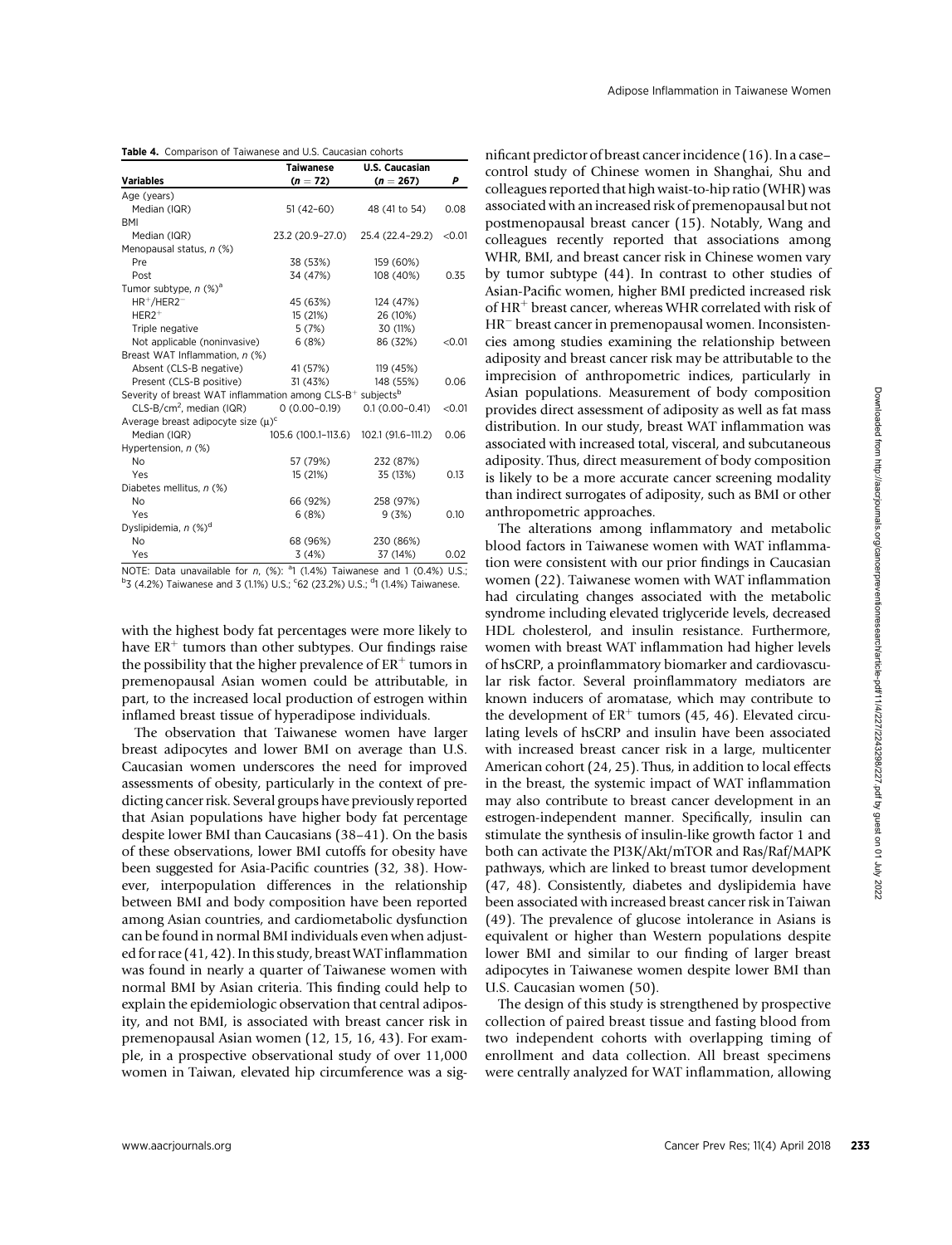for comparison between the two globally distinct cohorts. Further studies are needed to determine whether direct measurement of body composition is an effective method to predict cancer risk, particularly in Asian countries where BMI is of limited utility in assessing the degree and effects of adiposity.

In summary, this study demonstrates that WAT inflammation is prevalent in Asian women with increased levels of body fat. The local and systemic effects of WAT inflammation provide a plausible biologic mechanism for the increasing prevalence of  $ER^+$  breast cancers among premenopausal Asian women. On the basis of these findings, future studies are warranted to determine whether reducing adiposity andWAT inflammation via interventions, such as structured diet modification and/or exercise programs, can attenuate breast cancer risk.

#### Disclosure of Potential Conflicts of Interest

No potential conflicts of interest were disclosed.

## Authors' Contributions

Conception and design: N.M. Iyengar, I.-C. Chen, X.K. Zhou, C.A. Hudis, C.-H. Lin, A.J. Dannenberg

Development of methodology: N.M. Iyengar, I.-C. Chen, D.D. Giri, C.A. Hudis

Acquisition of data (provided animals, acquired and managed patients, provided facilities, etc.): N.M. Iyengar, I.-C. Chen, D.D. Giri, D.J. Falcone, L.A. Winston, S. Williams, Y.-S. Lu, T.-H. Hsueh, C.A. Hudis, C.-H. Lin, A.J. Dannenberg

Analysis and interpretation of data (e.g., statistical analysis, biostatistics, computational analysis): N.M. Iyengar, I.-C. Chen, X.K. Zhou, D.D. Giri, H. Wang, C.A. Hudis, C.-H. Lin

#### References

- 1. NCD Risk Factor Collaboration (NCD-RisC). Trends in adult body-mass index in 200 countries from 1975 to 2014: a pooled analysis of 1698 population-based measurement studies with 19.2 million participants. Lancet 2016;387: 1377–96.
- 2. Lauby-Secretan B, Scoccianti C, Loomis D, Grosse Y, Bianchini F, Straif K. Body fatness and cancer–viewpoint of the IARC Working Group. N Engl J Med 2016;375:794–8.
- 3. Arnold M, Leitzmann M, Freisling H, Bray F, Romieu I, Renehan A, et al. Obesity and cancer: an update of the global impact. Cancer Epidemiol 2016;41:8–15.
- 4. Eliassen AH, Colditz GA, Rosner B, Willett WC, Hankinson SE. Adult weight change and risk of postmenopausal breast cancer. JAMA 2006;296:193–201.
- 5. Trentham-Dietz A, Newcomb PA, Storer BE, Longnecker MP, Baron J, Greenberg ER, et al. Body size and risk of breast cancer. Am J Epidemiol 1997;145:1011–9.
- 6. Lin CH, Liau JY, Lu YS, Huang CS, Lee WC, Kuo KT, et al. Molecular subtypes of breast cancer emerging in young women in Taiwan: evidence for more than just westernization as a reason for the disease in Asia. Cancer Epidemiol Biomarkers Prev 2009; 18:1807–14.
- 7. Huang CS, Lin CH, Lu YS, Shen CY. Unique features of breast cancer in Asian women–breast cancer in Taiwan as an example. J Steroid Biochem Mol Biol 2010;118:300–3.

Writing, review, and/or revision of the manuscript: N.M. Iyengar, I.-C. Chen, X.K. Zhou, D.D. Giri, L.A. Winston, C.A. Hudis, C.-H. Lin, A.J. Dannenberg

Administrative, technical, or material support (i.e., reporting or organizing data, constructing databases): N.M. Iyengar, I.-C. Chen, X.K. Zhou, L.A. Winston, S. Williams, Y.-S. Lu, T.-H. Hsueh, A.-L. Cheng, C.A. Hudis, C.-H. Lin, A.J. Dannenberg

Study supervision: N.M. Iyengar, I.-C. Chen, C.A. Hudis, C.-H. Lin, A.J. Dannenberg

## Acknowledgments

This work was supported by the Breast Cancer Research Foundation (to N.M Iyengar, C.A. Hudis, and A.J. Dannenberg), Conquer Cancer Foundation of the American Society of Clinical Oncology (to N.M. Iyengar), the Botwinick-Wolfensohn Foundation (in memory of Mr. and Mrs. Benjamin Botwinick; to A.J. Dannenberg), NIH/NCIU54 CA210184-01 (to A.J. Dannenberg and N.M. Iyengar), The Dr. Robert C. and Veronica Atkins Foundation (to L.A. Winston), Myrna and Bernard Posner (to N.M. Iyengar), the Kat's Ribbon of Hope Breast Cancer Foundation (to N.M. Iyengar), the Memorial Sloan Kettering Cancer Center Support Grant/Core Grant (P30 CA008748), the Ministry of Science and Technology in Taiwan, Graduate Students Study Abroad Program (MOST- 105-2917-I-002-035, to I.Chen), MOST- $103-2314-B-002-170-MY3$  (to Y. Lu), Ministry of Health and Welfare, Taiwan (MOHW106-TDU-B-211-144005, to C. Lin), and YongLin Foundation (to Y. Lu and C. Lin).

The costs of publication of this article were defrayed in part by the payment of page charges. This article must therefore be hereby marked advertisement in accordance with 18 U.S.C. Section 1734 solely to indicate this fact.

Received September 5, 2017; revised October 27, 2017; accepted November 29, 2017; published OnlineFirst December 8, 2017.

- 8. Sim X, Ali RA, Wedren S, Goh DL, Tan CS, Reilly M, et al. Ethnic differences in the time trend of female breast cancer incidence: Singapore, 1968–2002. BMC Cancer 2006;6:261.
- 9. Yoo KY, Kim Y, Park SK, Kang D. Lifestyle, genetic susceptibility and future trends of breast cancer in Korea. Asian Pac J Cancer Prev 2006;7:679–82.
- 10. Matsuno RK, Anderson WF, Yamamoto S, Tsukuma H, Pfeiffer RM, Kobayashi K, et al. Early- and late-onset breast cancer types among women in the United States and Japan. Cancer Epidemiol Biomarkers Prev 2007;16:1437–42.
- 11. Fan L, Strasser-Weippl K, Li JJ, St Louis J, Finkelstein DM, Yu KD, et al. Breast cancer in China. Lancet Oncol 2014;15: e279–89.
- 12. Chen MJ, Wu WY, Yen AM, Fann JC, Chen SL, Chiu SY, et al. Body mass index and breast cancer: analysis of a nation-wide population-based prospective cohort study on 1 393 985 Taiwanese women. Int J Obes 2016;40:524–30.
- 13. Rush EC, Freitas I, Plank LD. Body size, body composition and fat distribution: comparative analysis of European, Maori, Pacific Island and Asian Indian adults. Br J Nutr 2009;102: 632–41.
- 14. Amadou A, Ferrari P, Muwonge R, Moskal A, Biessy C, Romieu I, et al. Overweight, obesity and risk of premenopausal breast cancer according to ethnicity: a systematic review and doseresponse meta-analysis. Obes Rev 2013;14:665–78.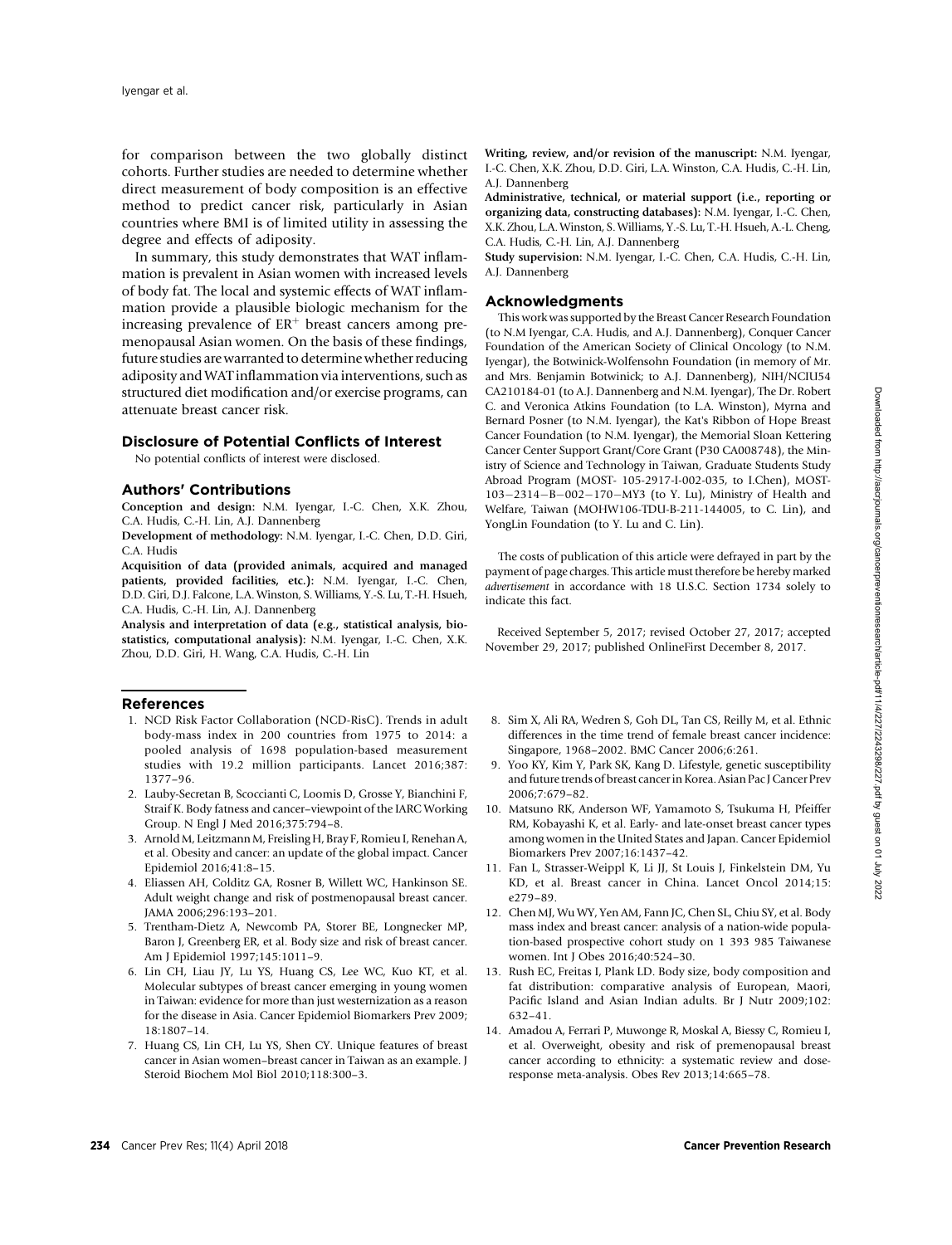- 15. Shu XO, Jin F, Dai Q, Shi JR, Potter JD, Brinton LA, et al. Association of body size and fat distribution with risk of breast cancer among Chinese women. Int J Cancer 2001;94:449–55.
- 16. Wu MH, Chou YC, Yu JC, Yu CP, Wu CC, Chu CM, et al. Hormonal and body-size factors in relation to breast cancer risk: a prospective study of 11,889 women in a low-incidence area. Ann Epidemiol 2006;16:223–9.
- 17. Shen YC, Chang CJ, Hsu C, Cheng CC, Chiu CF, Cheng AL. Significant difference in the trends of female breast cancer incidence between Taiwanese and Caucasian Americans: implications from age-period-cohort analysis. Cancer Epidemiol Biomarkers Prev 2005;14:1986–90.
- 18. Olefsky JM, Glass CK. Macrophages, inflammation, and insulin resistance. Annu Rev Physiol 2010;72:219–46.
- 19. Cinti S, Mitchell G, Barbatelli G, Murano I, Ceresi E, Faloia E, et al. Adipocyte death defines macrophage localization and function in adipose tissue of obese mice and humans. J Lipid Res 2005;46: 2347–55.
- 20. Morris PG, Hudis CA, Giri D, Morrow M, Falcone DJ, Zhou XK, et al. Inflammation and increased aromatase expression occur in the breast tissue of obese women with breast cancer. Cancer Prev Res 2011;4:1021–9.
- 21. Iyengar NM, Morris PG, Zhou XK, Gucalp A, Giri D, Harbus MD, et al. Menopause is a determinant of breast adipose inflammation. Cancer Prev Res 2015;8:349–58.
- 22. Iyengar NM, Zhou XK, Gucalp A, Morris PG, Howe LR, Giri DD, et al. Systemic correlates of white adipose tissue inflammation in early-stage breast cancer. Clin Cancer Res 2016;22:2283–9.
- 23. Brown KA, Iyengar NM, Zhou XK, Gucalp A, Subbaramaiah K, Wang H, et al. Menopause is a determinant of breast aromatase expression and its associations with BMI, inflammation, and systemic markers. J Clin Endocrinol Metab 2017;102:1692–701.
- 24. Gunter MJ, Xie X, Xue X, Kabat GC, Rohan TE, Wassertheil-Smoller S, et al. Breast cancer risk in metabolically healthy but overweight postmenopausal women. Cancer Res 2015;75: 270–4.
- 25. Gunter MJ, Wang T, Cushman M, Xue X, Wassertheil-Smoller S, Strickler HD, et al. Circulating adipokines and inflammatory markers and postmenopausal breast cancer risk. J Natl Cancer Inst 2015;107:pii:djv169.
- 26. Koru-Sengul T, Santander AM, Miao F, Sanchez LG, Jorda M, Gluck S, et al. Breast cancers from black women exhibit higher numbers of immunosuppressive macrophages with proliferative activity and of crown-like structures associated with lower survival compared to non-black Latinas and Caucasians. Breast Cancer Res Treat 2016;158:113–26.
- 27. Sun X, Casbas-Hernandez P, Bigelow C, Makowski L, Joseph Jerry D, Smith Schneider S, et al. Normal breast tissue of obese women is enriched for macrophage markers and macrophage-associated gene expression. Breast Cancer Res Treat 2012;131:1003–12.
- 28. Iyengar NM, Brown KA, Zhou XK, Gucalp A, Subbaramaiah K, Giri DD, et al. Metabolic obesity, adipose inflammation and elevated breast aromatase in women with normal body mass index. Cancer Prev Res 2017;10:235–43.
- 29. Vaysse C, Lomo J, Garred O, Fjeldheim F, Lofteroed T, Schlichting E, et al. Inflammation of mammary adipose tissue occurs in overweight and obese patients exhibiting early-stage breast cancer. NPJ Breast Cancer 2017;3:19.
- 30. NCCN. NCCN Clinical Practice Guidelines in Oncology v.2.2011. Fort Washington, PA: NCCN; 2011. Available from: [www.nccn.org.](www.nccn.org)
- 31. Wolff AC, Hammond ME, Hicks DG, Dowsett M, McShane LM, Allison KH, et al. Recommendations for human epidermal growth factor receptor 2 testing in breast cancer: American Society

of Clinical Oncology/College of American Pathologists clinical practice guideline update. J Clin Oncol 2013;31:3997–4013.

Adipose Inflammation in Taiwanese Women

- 32. WHO Expert Consultation. Appropriate body-mass index for Asian populations and its implications for policy and intervention strategies. Lancet 2004;363:157–63.
- 33. Subbaramaiah K, Howe LR, Bhardwaj P, Du B, Gravaghi C, Yantiss RK, et al. Obesity is associated with inflammation and elevated aromatase expression in the mouse mammary gland. Cancer Prev Res 2011;4:329–46.
- 34. Subbaramaiah K, Morris PG, Zhou XK, Morrow M, Du B, Giri D, et al. Increased levels of COX-2 and prostaglandin E2 contribute to elevated aromatase expression in inflamed breast tissue of obese women. Cancer Discov 2012;2:356–65.
- 35. Iyengar NM, Hudis CA, Dannenberg AJ. Obesity and cancer: local and systemic mechanisms. Annu Rev Med 2015;66:297–309.
- 36. Sung H, Rosenberg PS, Chen WQ, Hartman M, Lim WY, Chia KS, et al. Female breast cancer incidence among Asian and Western populations: more similar than expected. J Natl Cancer Inst 2015;107:pii:djv107.
- 37. Bernstein L, Yuan JM, Ross RK, Pike MC, Hanisch R, Lobo R, et al. Serum hormone levels in pre-menopausal Chinese women in Shanghai and white women in Los Angeles: results from two breast cancer case-control studies. Cancer Causes Control 1990; 1:51–8.
- 38. Chang CJ, Wu CH, Chang CS, Yao WJ, Yang YC, Wu JS, et al. Low body mass index but high percent body fat in Taiwanese subjects: implications of obesity cutoffs. Int J Obes Relat Metab Disord 2003;27:253–9.
- 39. Deurenberg P, Yap M, van Staveren WA. Body mass index and percent body fat: a meta analysis among different ethnic groups. Int J Obes Relat Metab Disord 1998;22:1164–71.
- 40. Wang J, Thornton JC, Russell M, Burastero S, Heymsfield S, Pierson RN Jr. Asians have lower body mass index (BMI) but higher percent body fat than do whites: comparisons of anthropometric measurements. Am J Clin Nutr 1994;60:23–8.
- 41. Deurenberg P, Deurenberg-Yap M, Guricci S. Asians are different from Caucasians and from each other in their body mass index/ body fat per cent relationship. Obes Rev 2002;3:141–6.
- 42. Gujral UP, Vittinghoff E, Mongraw-Chaffin M, Vaidya D, Kandula NR, Allison M, et al. Cardiometabolic abnormalities among normal-weight persons from five racial/ethnic groups in the United States: a cross-sectional analysis of two cohort studies. Ann Intern Med 2017;166:628–36.
- 43. Chie WC, Chen CF, Lee WC, Chen CJ. Body size and risk of preand post-menopausal breast cancer in Taiwan. Anticancer Res 1996;16:3129–32.
- 44. Wang F, Liu L, Cui S, Tian F, Fan Z, Geng C, et al. Distinct effects of body mass index and waist/hip ratio on risk of breast cancer by joint estrogen and progestogen receptor status: results from a case-control study in Northern and Eastern China and implications for chemoprevention. Oncologist 2017 Sep 14. [Epub ahead of print].
- 45. Zhao Y, Agarwal VR, Mendelson CR, Simpson ER. Estrogen biosynthesis proximal to a breast tumor is stimulated by PGE2 via cyclic AMP, leading to activation of promoter II of the CYP19 (aromatase) gene. Endocrinology 1996;137:5739–42.
- 46. Brown KA, McInnes KJ, Hunger NI, Oakhill JS, Steinberg GR, Simpson ER. Subcellular localization of cyclic AMP-responsive element binding protein-regulated transcription coactivator 2 provides a link between obesity and breast cancer in postmenopausal women. Cancer Res 2009;69:5392–9.
- 47. Gallagher EJ, LeRoith D. The proliferating role of insulin and insulin-like growth factors in cancer. Trends Endocrinol Metab 2010;21:610–8.